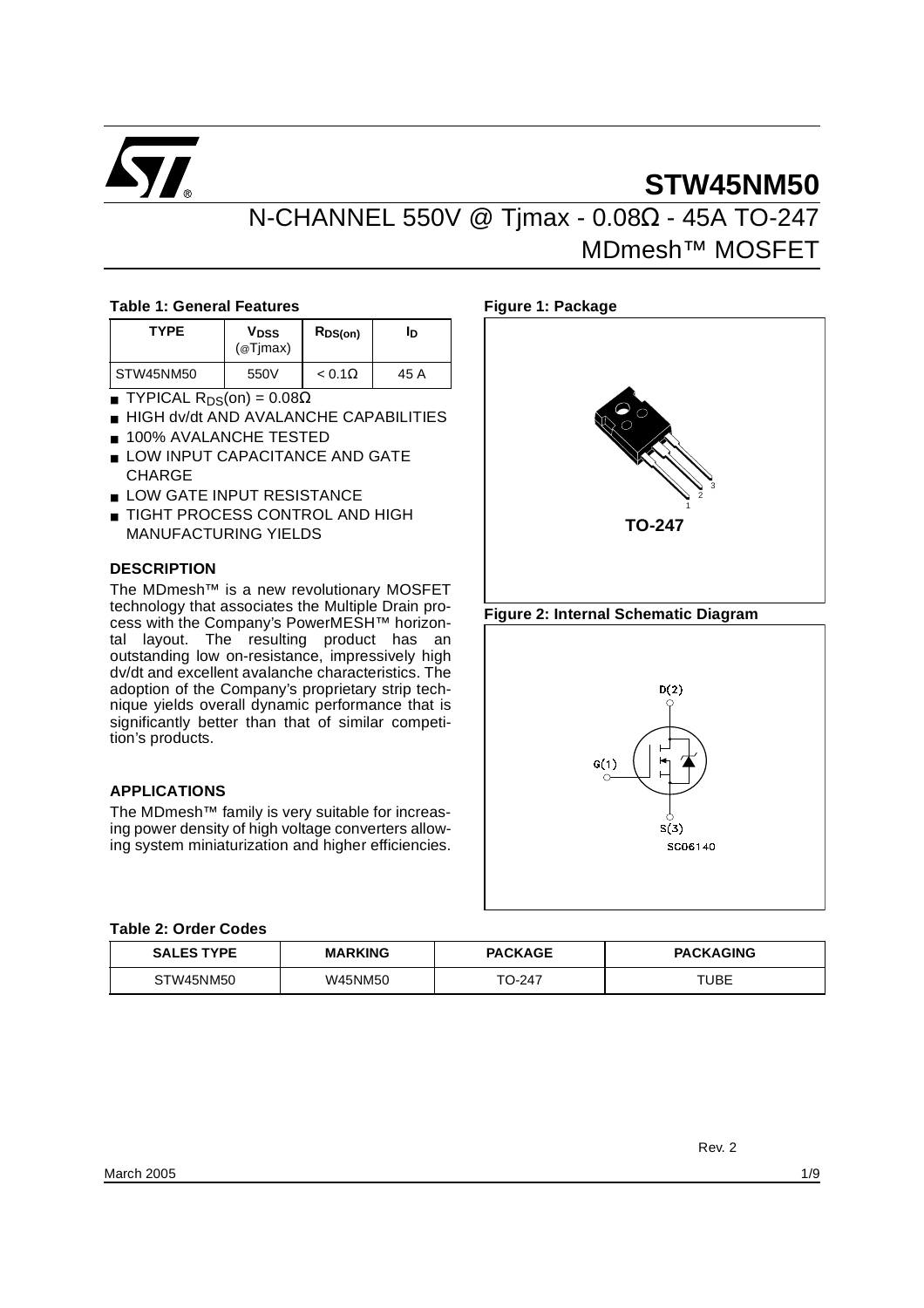| Symbol           | <b>Parameter</b>                                   | Value        | Unit                 |
|------------------|----------------------------------------------------|--------------|----------------------|
| V <sub>GS</sub>  | Gate-source Voltage                                | ±30          | v                    |
| ID               | Drain Current (continuous) at $T_C = 25^{\circ}C$  | 45           | A                    |
| Iр               | Drain Current (continuous) at $T_C = 100^{\circ}C$ |              | A                    |
| $IDM$ (*)        | Drain Current (pulsed)                             | 180          | A                    |
| PTOT             | Total Dissipation at $T_C = 25^{\circ}C$           | 417          | W                    |
|                  | Derating Factor                                    | 2.08         | $W$ <sup>o</sup> $C$ |
| dv/dt(1)         | Peak Diode Recovery voltage slope                  | 15           | V/ns                 |
| $T_{\text{stg}}$ | Storage Temperature                                | $-65$ to 150 | °C                   |
| Ti               | Max. Operating Junction Temperature                | 150          | °C                   |

#### **Table 3: Absolute Maximum ratings**

(\*)Pulse width limited by safe operating area

(1)Is $_D \leq 45A$ , di/dt ≤400A/µs, V $_{DD} \leq V_{(BR)DSS}$ , T<sub>j</sub> ≤ T $_{JMAX}$ .

#### **Table 4: Thermal Data**

| Rthi-case | Thermal Resistance Junction-case               | Max | 0.3 | °C/W    |
|-----------|------------------------------------------------|-----|-----|---------|
| Rthj-amb  | Thermal Resistance Junction-ambient            | Max | 30  | °C/W    |
| ÷         | Maximum Lead Temperature For Soldering Purpose |     | 300 | $\circ$ |

#### **Table 5: Avalanche Characteristics**

| <b>Symbol</b> | <b>Parameter</b>                                                                                       | <b>Max Value</b> | Unit |
|---------------|--------------------------------------------------------------------------------------------------------|------------------|------|
| <b>IAR</b>    | Avalanche Current, Repetitive or Not-Repetitive<br>(pulse width limited by $T_i$ max)                  | 20               | Α    |
| $E_{AS}$      | Single Pulse Avalanche Energy<br>(starting T <sub>j</sub> = 25 °C, $I_D$ = $I_{AR}$ , $V_{DD}$ = 35 V) | 810              | mJ   |

#### **ELECTRICAL CHARACTERISTICS** (T<sub>CASE</sub> =25°C UNLESS OTHERWISE SPECIFIED) **Table 6: On/Off**

| Symbol        | <b>Parameter</b>                              | <b>Test Conditions</b>                         | Min. | Typ. | Max. | Unit |
|---------------|-----------------------------------------------|------------------------------------------------|------|------|------|------|
| $V_{(BR)DSS}$ | Drain-source<br>Breakdown Voltage             | $I_D = 250 \mu A$ , $V_{GS} = 0$               | 500  |      |      | V    |
| <b>I</b> DSS  | Zero Gate Voltage                             | $V_{DS}$ = Max Rating                          |      |      | 10   | μA   |
|               | Drain Current ( $V_{GS} = 0$ )                | $V_{DS}$ = Max Rating, T <sub>C</sub> = 125 °C |      |      | 100  | μA   |
| IGSS          | Gate-body Leakage<br>Current ( $V_{DS} = 0$ ) | $V_{GS} = \pm 30$ V                            |      |      | ±100 | nA   |
| $V_{GS(th)}$  | Gate Threshold Voltage                        | $V_{DS} = V_{GS}$ , $I_D = 250 \mu A$          | 3    | 4    | 5    | V    |
| $R_{DS(on)}$  | Static Drain-source On<br>Resistance          | $V_{GS}$ = 10 V, $I_D$ = 22.5 A                |      | 0.08 | 0.1  | Ω    |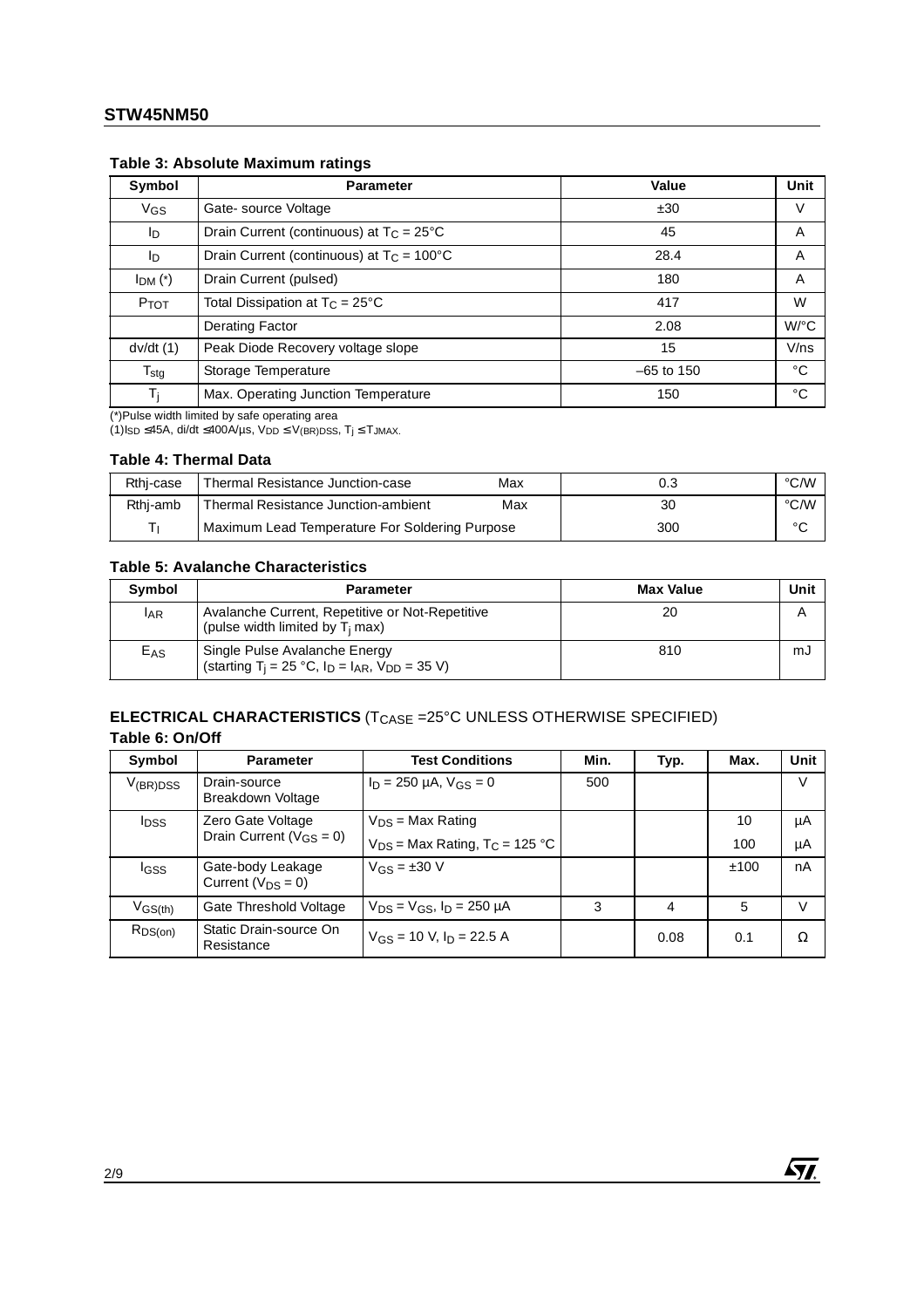# **ELECTRICAL CHARACTERISTICS** (CONTINUED)

# **Table 7: Dynamic**

| Symbol                                          | <b>Parameter</b>                                                                         | <b>Test Conditions</b>                                                                                         | Min. | Typ.              | Max. | Unit           |
|-------------------------------------------------|------------------------------------------------------------------------------------------|----------------------------------------------------------------------------------------------------------------|------|-------------------|------|----------------|
| $g_{fs}$ (2)                                    | <b>Forward Transconductance</b>                                                          | $V_{DS}$ > $I_{D(on)}$ x $R_{DS(on)max}$ , $I_D$ = 22.5A                                                       |      | 20                |      | S              |
| $C_{iss}$<br>$C_{\rm{oss}}$<br>C <sub>rss</sub> | Input Capacitance<br><b>Output Capacitance</b><br><b>Reverse Transfer</b><br>Capacitance | $V_{DS} = 25V$ , f = 1 MHz, $V_{GS} = 0$                                                                       |      | 3700<br>610<br>80 |      | pF<br>pF<br>рF |
| $C_{\text{oss eq.}}(3)$                         | Equivalent Output<br>Capacitance                                                         | $V_{GS} = 0V$ , $V_{DS} = 0V$ to 400V                                                                          |      | 325               |      | pF             |
| R <sub>G</sub>                                  | Gate Input Resistance                                                                    | f=1 MHz Gate DC Bias = $0$<br>Test Signal Level = 20mV<br>Open Drain                                           |      | 1.7               |      | Ω              |
| $t_{d(on)}$<br>tr                               | Turn-on Delay Time<br><b>Rise Time</b>                                                   | $V_{DD} = 250V, I_D = 24 A$<br>$R_G = 4.7 \Omega$ V <sub>GS</sub> = 10 V<br>(see Figure 14)                    |      | 40<br>35          |      | ns<br>ns       |
| $t_{d(off)}$<br>tŧ<br>$t_c$                     | <b>Turn-off Delay Time</b><br><b>Fall Time</b><br>Cross-over Time                        | $V_{DD}$ = 400 V, I <sub>D</sub> = 45 A, R <sub>G</sub> = 4.7 $\Omega$ ,<br>$V_{GS}$ = 10 V<br>(see Figure 14) |      | 18<br>23<br>44    |      | ns<br>ns<br>ns |
| $Q_g$<br>$Q_{gs}$<br>$\mathsf{Q}_{\mathsf{gd}}$ | Total Gate Charge<br>Gate-Source Charge<br>Gate-Drain Charge                             | $V_{DD} = 400V$ . In = 45 A.<br>$V_{GS} = 10V$<br>(see Figure 18)                                              |      | 87<br>23<br>42    | 117  | nС<br>nС<br>nС |

#### **Table 8: Source Drain Diode**

| Symbol                                              | <b>Parameter</b>                                                                    | <b>Test Conditions</b>                                                                                | Min. | Typ.              | Max. | Unit          |
|-----------------------------------------------------|-------------------------------------------------------------------------------------|-------------------------------------------------------------------------------------------------------|------|-------------------|------|---------------|
| Isp                                                 | Source-drain Current                                                                |                                                                                                       |      |                   | 45   | A             |
| $I_{SDM}$ (3)                                       | Source-drain Current (pulsed)                                                       |                                                                                                       |      |                   | 180  | A             |
| $V_{SD}$ (2)                                        | Forward On Voltage                                                                  | $I_{SD} = 45$ A, $V_{GS} = 0$                                                                         |      |                   | 1.5  | $\vee$        |
| $t_{rr}$<br>$Q_{rr}$<br><b>IRRM</b>                 | Reverse Recovery Time<br>Reverse Recovery Charge<br><b>Reverse Recovery Current</b> | $I_{SD} = 40$ A, di/dt = 100A/ $\mu$ s,<br>$V_{DD}$ = 100 V, T <sub>i</sub> = 25°C<br>(see Figure 16) |      | 520<br>7.8<br>30  |      | ns<br>μC<br>A |
| $t_{rr}$<br>$Q_{rr}$<br><b>IRRM</b><br>$\mathbf{1}$ | Reverse Recovery Time<br>Reverse Recovery Charge<br><b>Reverse Recovery Current</b> | $I_{SD} = 40$ A, di/dt = 100A/us,<br>$V_{DD}$ = 100 V, T <sub>i</sub> = 150 °C<br>(see Figure 16)     |      | 680<br>11.2<br>33 |      | ns<br>μC<br>A |

(2)Pulsed: Pulse duration =  $300 \,\mu s$ , duty cycle 1.5 %.

(3)C<sub>oss eq.</sub> is defined as a constant equivalent capacitance giving the same charging time as C<sub>oss</sub> when V<sub>DS</sub> increases from 0 to 80% V<sub>DSS</sub>.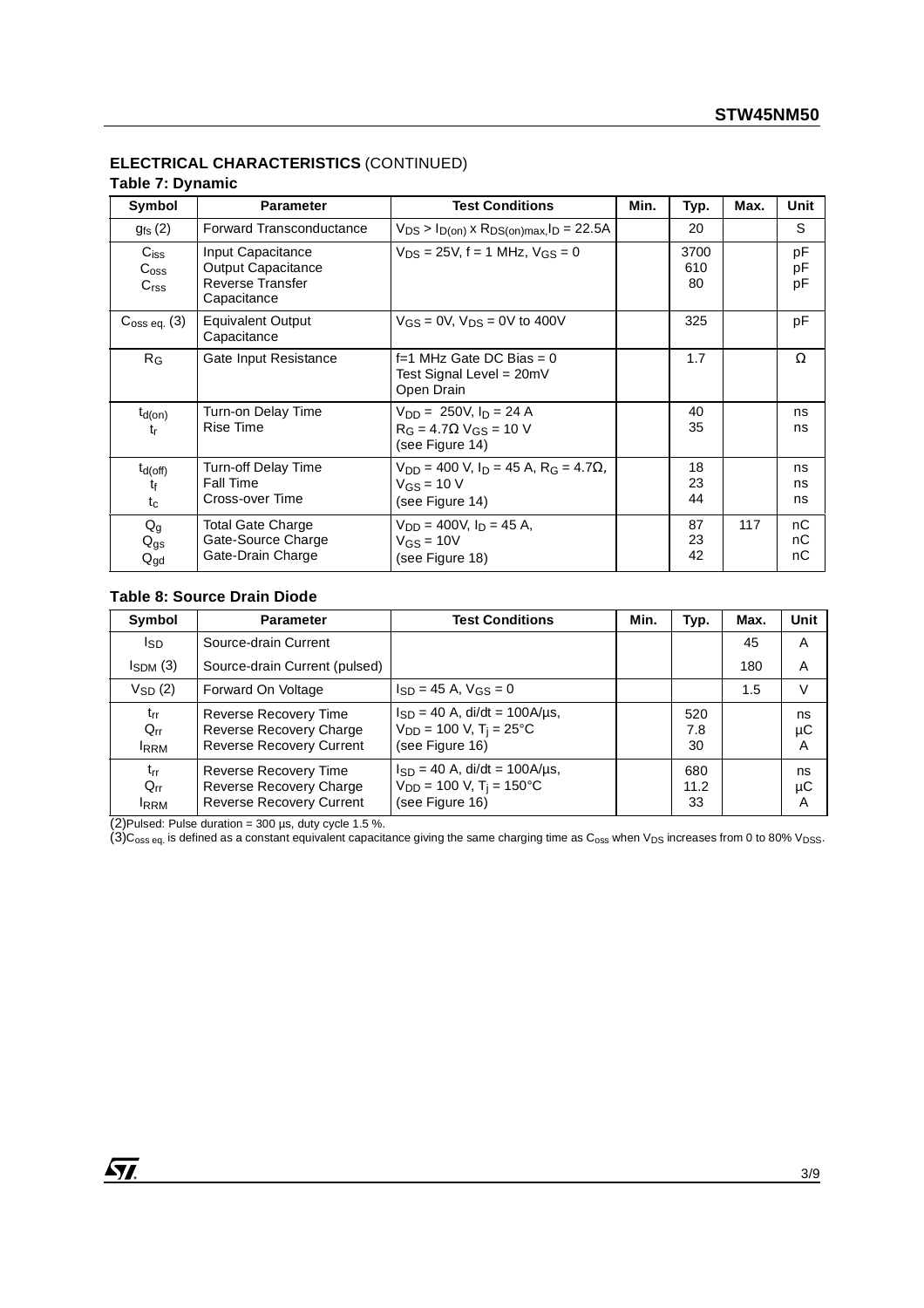HV03245  $I_D(A)$ Ш TTTTTT ──────────  $10\mu s$ VIII TTTII  $\Box$  $10<sup>2</sup>$  $100\mu s$ Ш  $10^1$  $1<sub>ms</sub>$ 10ms  $10^0$ OPERATION D.C.  $10^{-1}$  $\int_{10}^{68}$  $\frac{1}{10}$   $\frac{1}{10}$  $68 \atop 102$  $\overline{V_{DS}}$  $(V)$  $10^{-1}$ 



**Figure 3: Safe Operating Area**





**Figure 6: Thermal Impedance**



**Figure 7: Transfer Characteristics**



**Figure 8: Static Drain-source On Resistance**

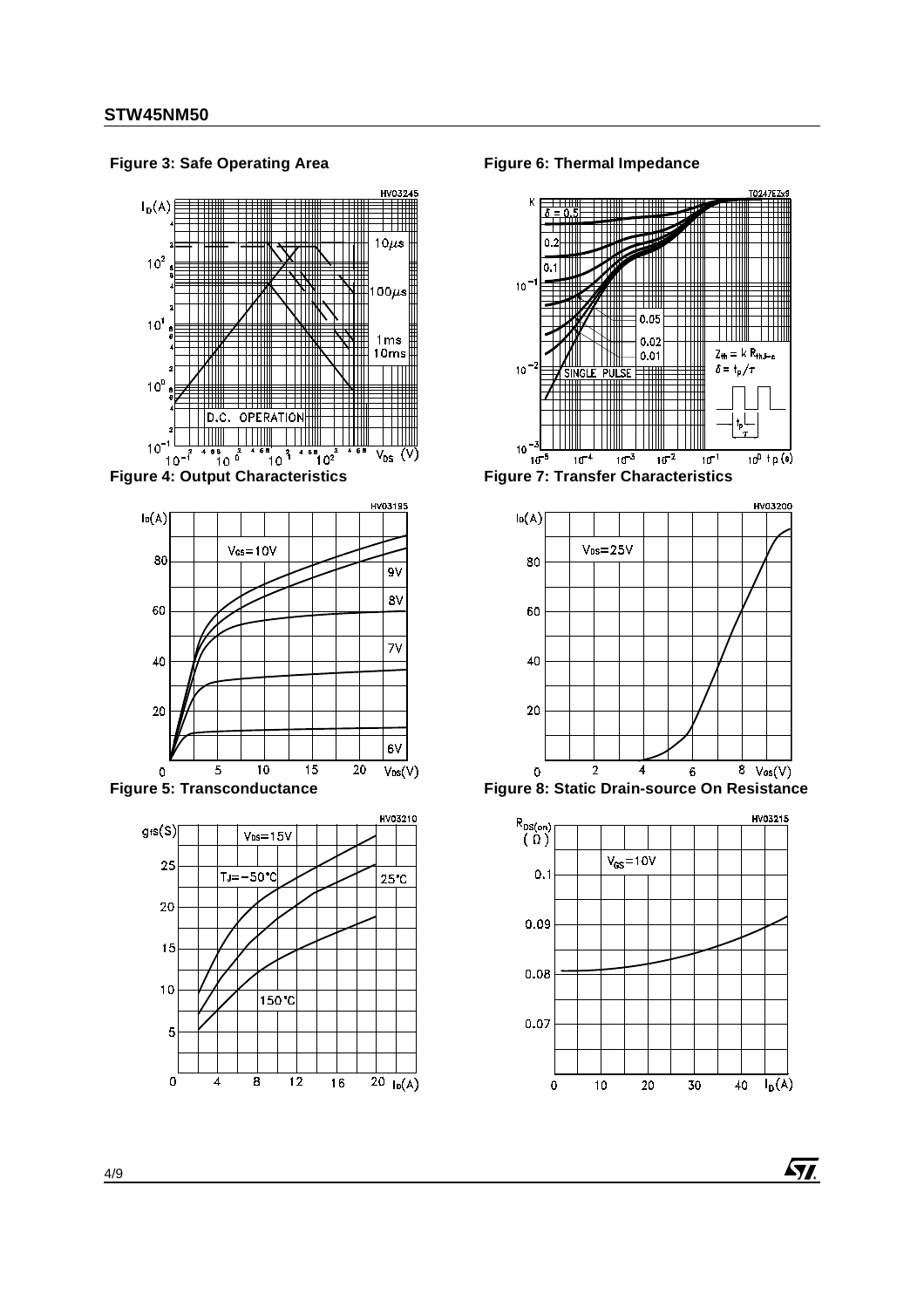#### **Figure 9: Gate Charge vs Gate-source Voltage**



**Figure 10: Normalized Gate Thereshold Voltage vs Temperature** HV03230



**Figure 11: Source-Drain Diode Forward Characteristics**



#### **Figure 12: Capacitance Variations**



**Figure 13: Normalized On Resistance vs Temperature**



**ST**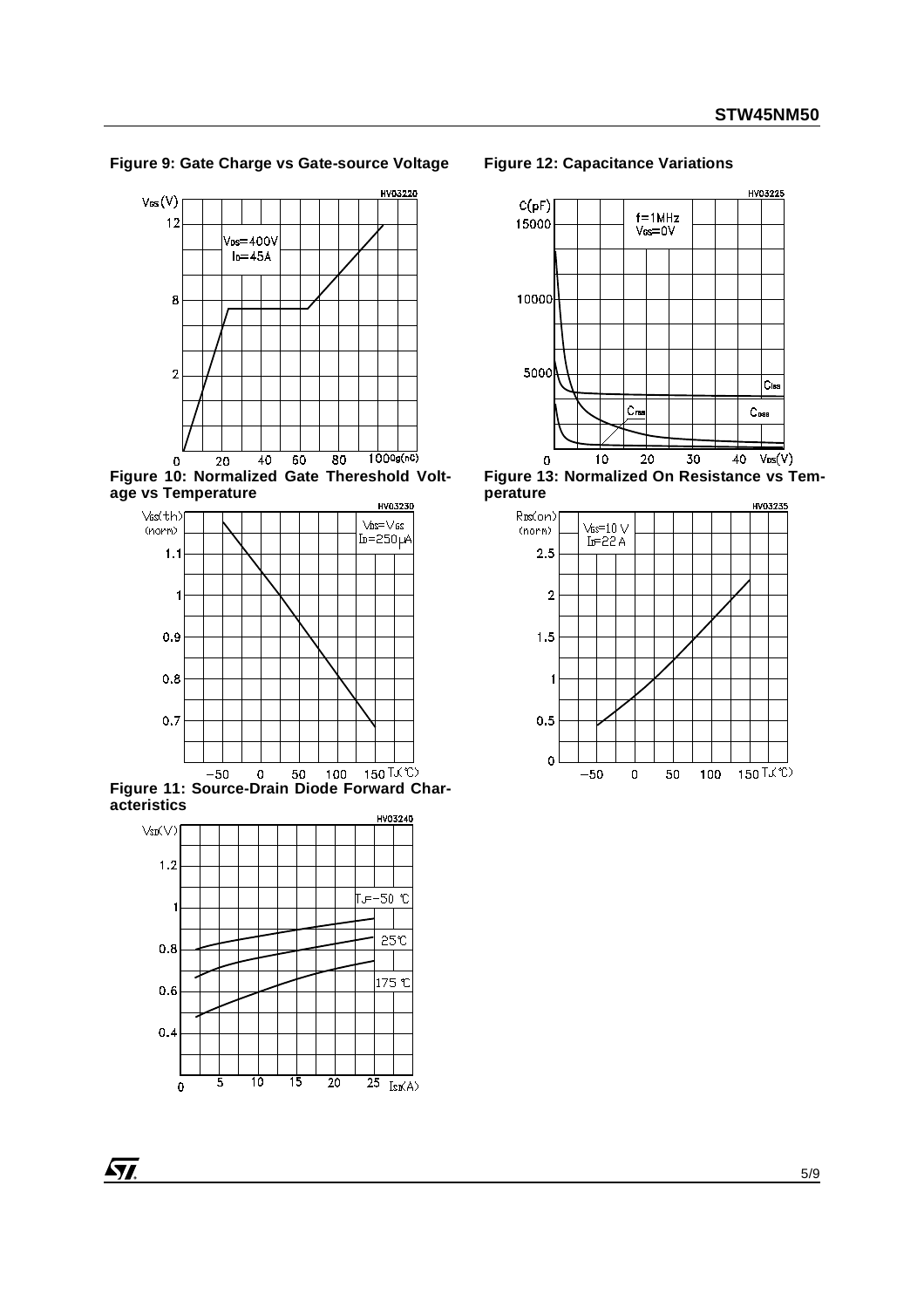<span id="page-5-0"></span>**Figure 14: Unclamped Inductive Load Test Circuit** 



**Figure 15: Switching Times Test Circuit For Resistive Load** 



<span id="page-5-2"></span>**Figure 16: Test Circuit For Inductive Load Switching and Diode Recovery Times** 



### **Figure 17: Unclamped Inductive Wafeform**



<span id="page-5-1"></span>**Figure 18: Gate Charge Test Circuit** 

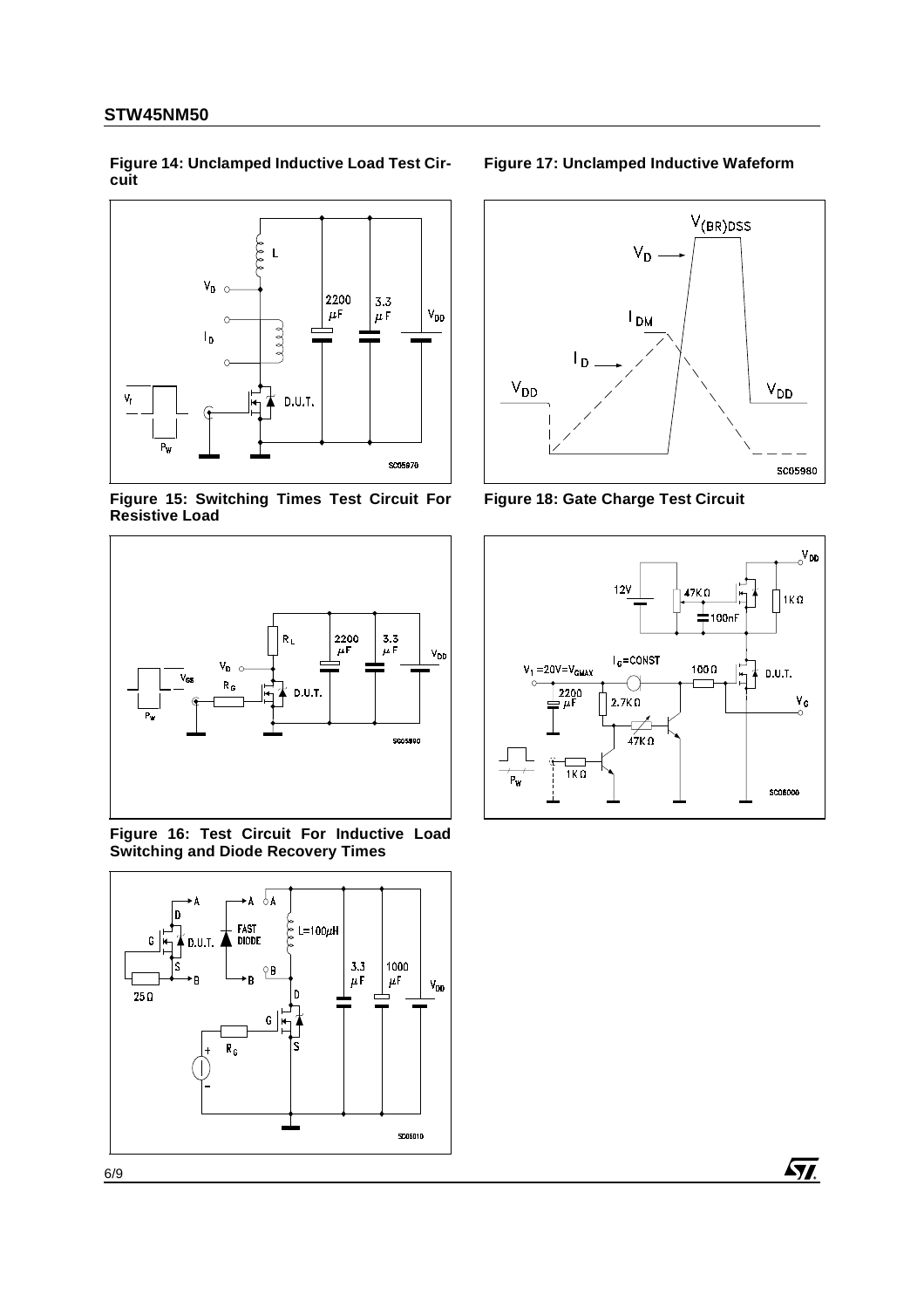| DIM.           |                      | mm.        |       |       | inch  |       |
|----------------|----------------------|------------|-------|-------|-------|-------|
|                | MIN.                 | <b>TYP</b> | MAX.  | MIN.  | TYP.  | MAX.  |
| A              | 4.85                 |            | 5.15  | 0.19  |       | 0.20  |
| A <sub>1</sub> | 2.20                 |            | 2.60  | 0.086 |       | 0.102 |
| b              | 1.0                  |            | 1.40  | 0.039 |       | 0.055 |
| b <sub>1</sub> | 2.0<br>2.40<br>0.079 |            |       | 0.094 |       |       |
| b2             | 3.0                  |            | 3.40  | 0.118 |       | 0.134 |
| c              | 0.40                 |            | 0.80  | 0.015 |       | 0.03  |
| D              | 19.85                |            | 20.15 | 0.781 |       | 0.793 |
| E              | 15.45                |            | 15.75 | 0.608 |       | 0.620 |
| e              |                      | 5.45       |       |       | 0.214 |       |
| L              | 14.20                |            | 14.80 | 0.560 |       | 0.582 |
| L1             | 3.70                 |            | 4.30  | 0.14  |       | 0.17  |
| L2             |                      | 18.50      |       |       | 0.728 |       |
| øP             | 3.55                 |            | 3.65  | 0.140 |       | 0.143 |
| øR             | 4.50                 |            | 5.50  | 0.177 |       | 0.216 |
| S              |                      | 5.50       |       |       | 0.216 |       |





 $\sqrt{M}$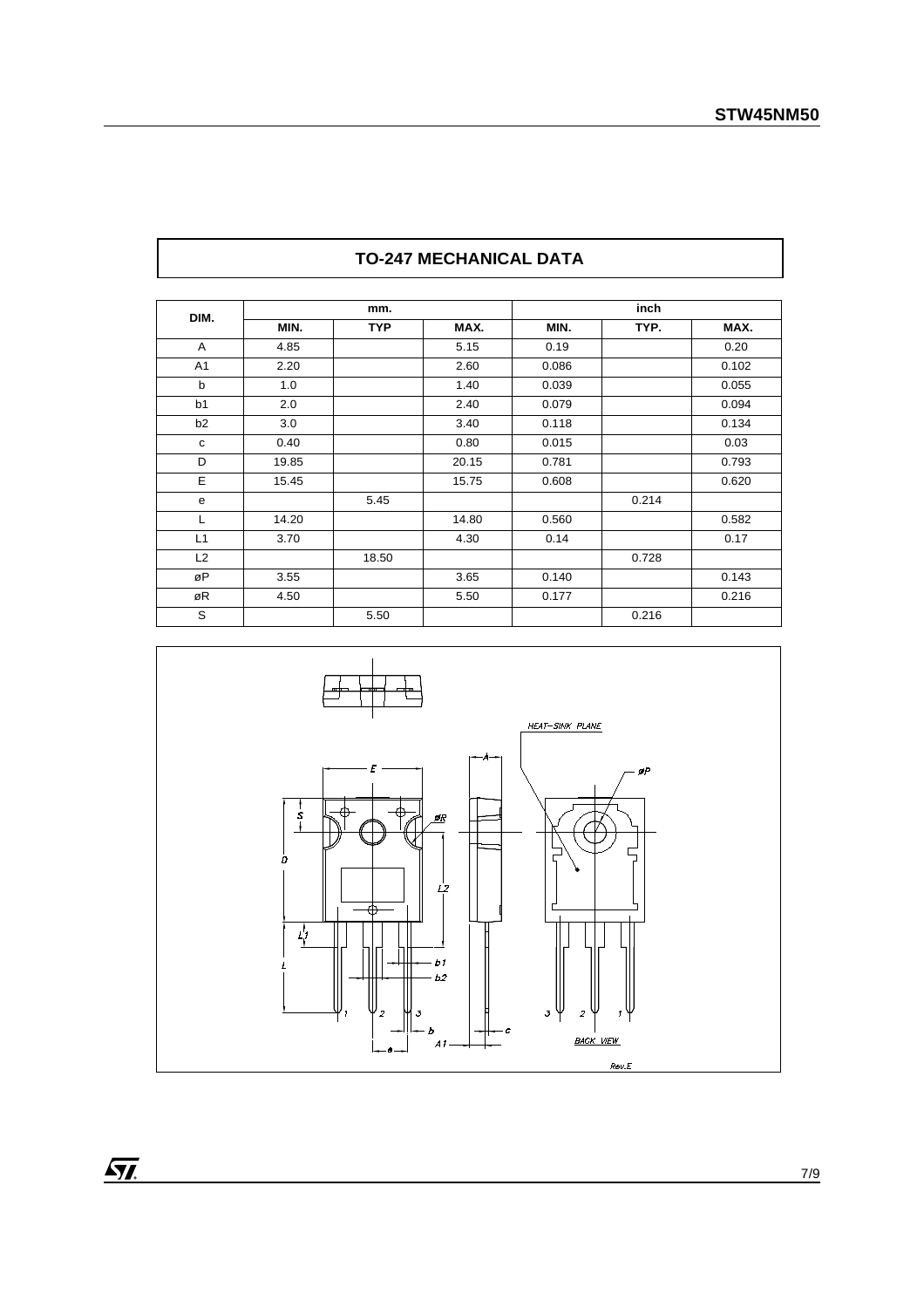# **Table 9: Revision History**

| Date        | <b>Revision</b> | <b>Description of Changes</b> |
|-------------|-----------------|-------------------------------|
| 30/Mar/2005 |                 | l Modified value in table 7   |